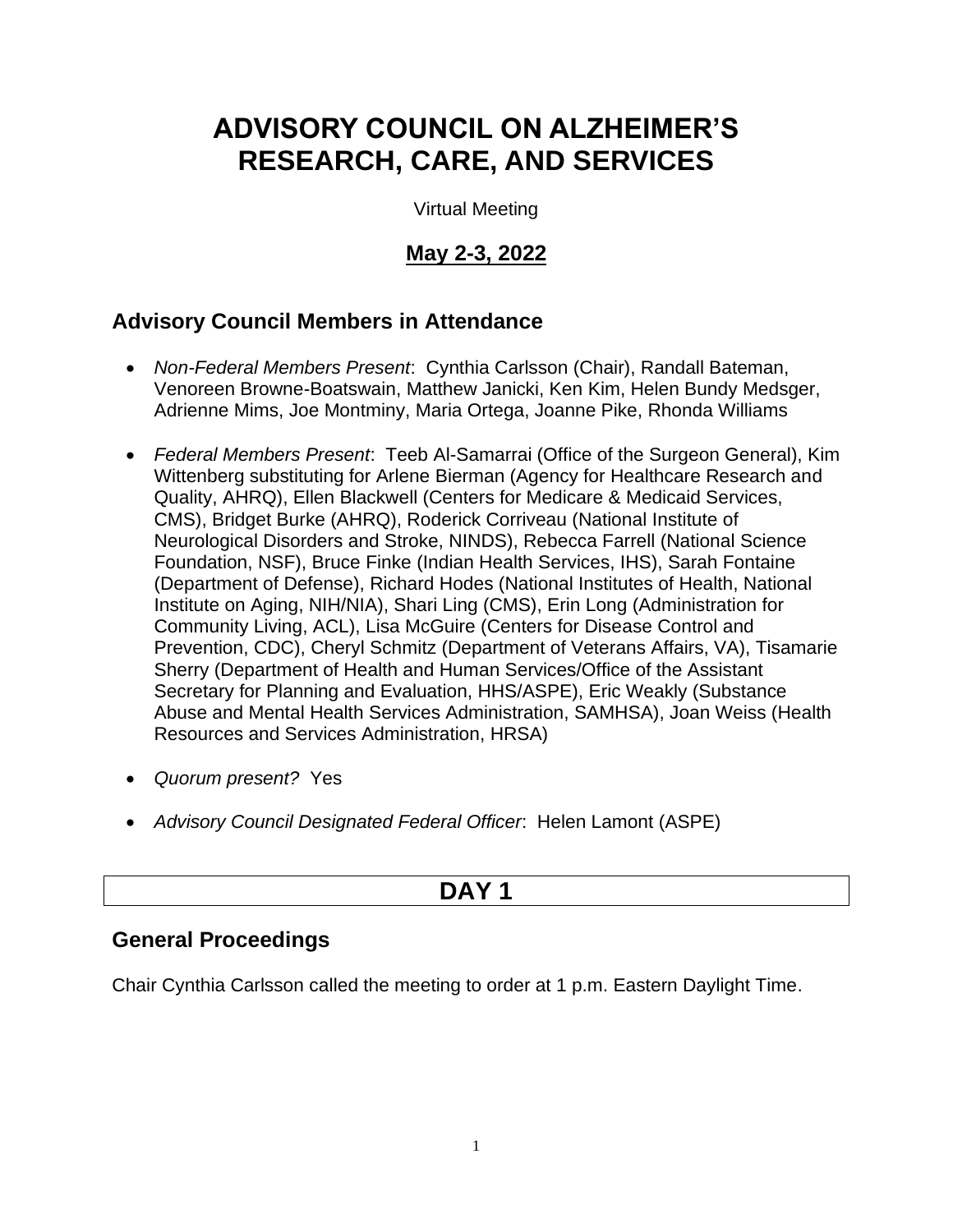# **Federal Agencies 10 Years of Accomplishments**

#### *"National Plan to Address Alzheimer's Disease: Celebrating 10 Years"*

*Tisamarie Sherry, MD, PhD, Deputy Assistant Secretary, Office of Behavioral Health, Disability, and Aging Policy, ASPE*

- The National Alzheimer's Project Act requires developing a National Plan to overcome Alzheimer's disease and related dementia (AD/ADRD); coordinating research and services across all federal agencies; accelerating treatment development; improving early diagnosis, care, and care coordination; coordinating with international organizations; and convening the Advisory Council on Alzheimer's Research, Care, and Services.
- **Richard Hodes (NIH)** described key NIH accomplishments, including support for breakthrough research on biomarkers, genetics underlying ADRD, and links between lifestyle choices and ADRD. NIH also supports several consortia and collaborative groups with accomplishments that include developing approaches for recruiting members of minority populations to participate in clinical trials and for addressing care management challenges.
- **Rebecca Ferrell (NSF)** explained that NSF funds basic research on dementia, research to advance diagnostics and treatment, and research to improve quality of life for people living with dementia and their caregivers. Accomplishments include research on amyloid properties; the digital clock test to detect early, subtle impairment; a project exploring use of artificial intelligence in robotic pets to assess and assist with challenges of daily living; and development of culturally relevant tools to decrease burden among African American caregivers.
- **Cheryl Schmitz (VA)** said that VA has sponsored 18 research initiatives and published 59 articles on ADRD over the past 10 years. Highlights include adopting the Kern curriculum to guide development and evaluation of training materials; purchasing and disseminating Hand-in-Hand training for Community Living Centers; deploying virtual dementia simulation for acute care providers; updating Dementia Steering Committee recommendations; recognition of the Madison, Wisconsin VA Medical Center as the first dementia-friendly VA facility; the Caring for Older Adults and Caregivers at Home (COACH) program earning a Veterans Health Administration Gold status practice award; developing and launching the Annie Caregiver text program; launching the Dementia Education Portal; and launching the National Template of dementia warning signs.
- **Joan Weiss (HRSA)** reported that the Geriatrics Workforce Enhancement Program (GWEP) has offered 5,383 opportunities for education about dementia to 687,048 trainees since 2012. HRSA developed an online ADRD continuing education curriculum for health care providers. More than 9,000 users have earned certificates. HRSA offers a caregiving curriculum for providers with modules about caregivers' needs and teaching caregivers coping and self-care skills. In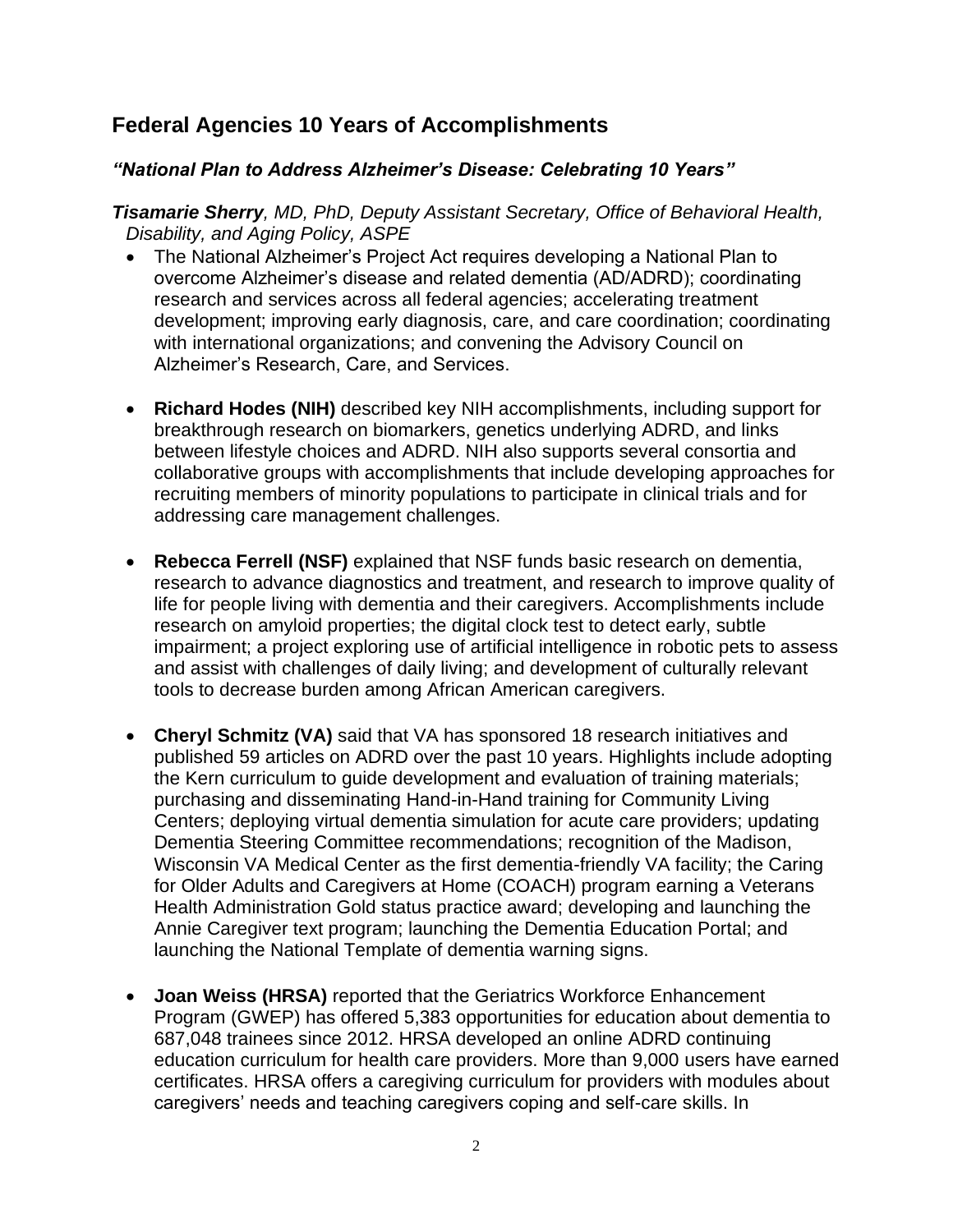collaboration with the John A. Hartford Foundation, Institute for Healthcare Improvement, and American Geriatrics Society, HRSA is supporting GWEP efforts to teach primary care practitioners how to deliver age-friendly health care. In fiscal year 2021, HRSA collaborated with ASPE to develop a report on current capacity of dementia specialists for Congress.

- **Ellen Blackwell (CMS)** described accomplishments of the National Partnership to Improve Dementia Care in Nursing Homes, including promoting person-centered non-pharmacological interventions and reducing antipsychotic medication use by approximately 40%. CMS and SAMHSA are sponsoring a cooperative agreement to establish the Center of Excellence for building capacity in nursing facilities to care for residents with behavioral health conditions.
- **Bruce Finke (IHS)** reported that IHS provides direct care services and collaborates with CMS and ACL to offer technical assistance for long-term services and supports. IHS collaborated with several organizations to pilot test caregiver support and coaching for Tribal communities. IHS collaborates with the VA to deliver Rural Interdisciplinary Team Training, including Addressing Behavioral Challenges in Dementia, at rural IHS and Tribal sites. IHS worked with the CDC to develop and disseminate the *Healthy Brain Initiative Roadmap for Indian Country*, and infographic publications. Current efforts include working with Northwest Portland Area Indian Health Board to launch a Dementia ECHO for clinicians and caregivers.
- **Kim Wittenberg (AHRQ)** reported that AHRQ has funded or conducted Evidencebased Practice Center reviews related to ADRD. These include a summary of evidence on dementia diagnosis and treatment, non-pharmacologic interventions for dementia-related agitation and aggression, characteristics of residential care settings associated with improved health and psychosocial outcomes for people with dementia. assessing evidence for effectiveness of care interventions, and effectiveness of prevention efforts. AHRQ funds several grant mechanisms to support improving dementia care.
- **Erin Long (ACL)** said that ACL prioritizes addressing the needs of people who live alone with dementia, people living with intellectual or developmental disabilities and dementia and their caregivers, and behavioral symptoms of dementia. ACL has funded 157 grants to states and communities since 2013. Grantees implement evidence-based and evidence-informed interventions. Programs have served more than 35,000 people living with dementia and more than 54,000 caregivers. Grantees have trained more than 97,000 professionals. ACL funding has supported more than 2 million direct service hours.
- **Lisa McGuire (CDC)** presented highlights of accomplishments including support for the Healthy Brain Research Network, fielding measures of cognition in the National Health and Nutrition Examination Survey (NHANES), publishing Healthy Brain Initiative road maps for state and local public health agencies, producing a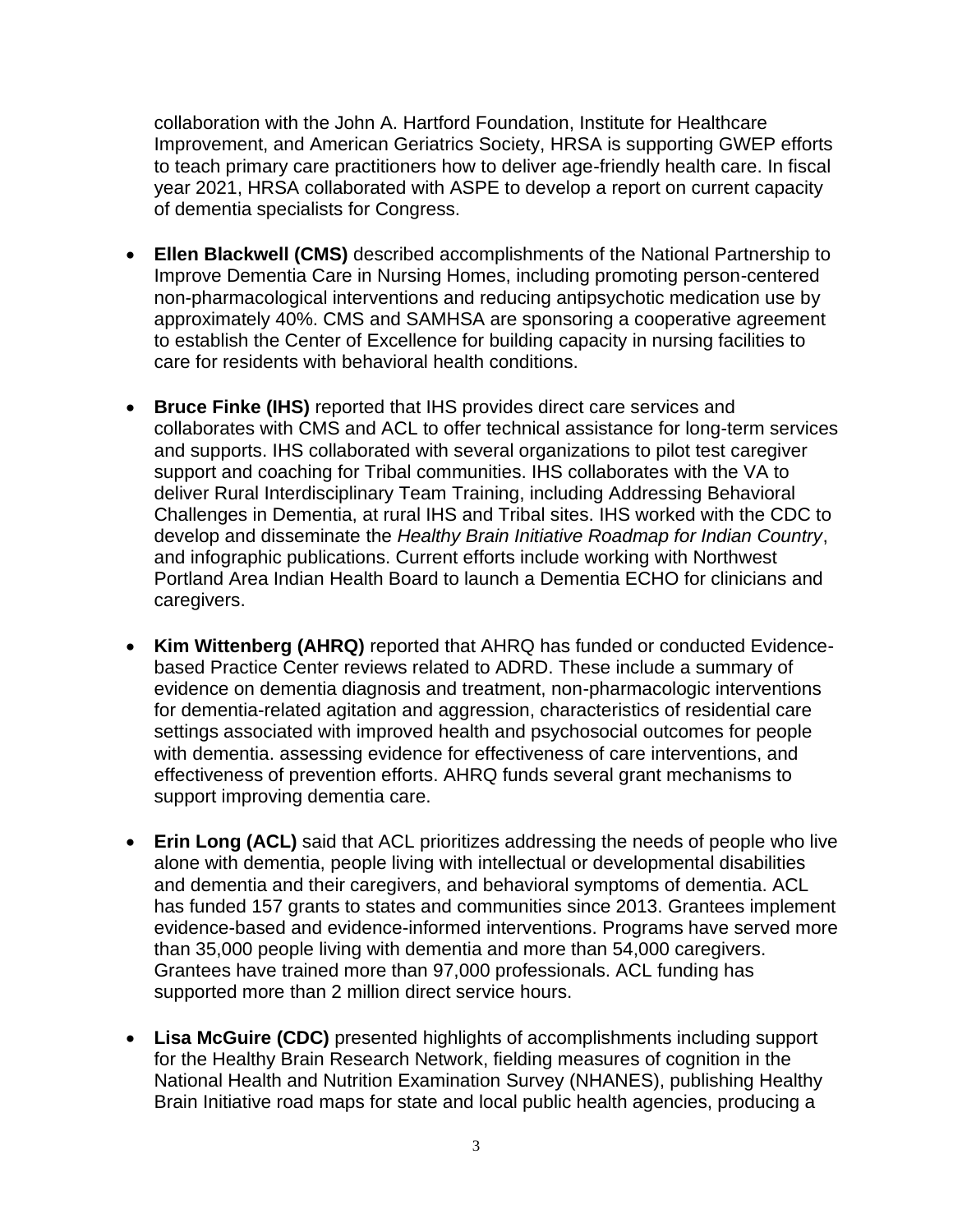Healthy People 2020 Progress Review on older adults and dementias, adding cognitive decline and caregiving modules to the Behavioral Risk Factor Surveillance System (BRFSS), and developing and disseminating infographics and a newsletter. The Building Our Largest Dementia (BOLD) Infrastructure Act authorizes CDC to establish Alzheimer's disease Centers of Excellence, provide funding for public health departments, and expand data analysis and timely reporting.

• **Tisamarie Sherry (ASPE)** reported that ASPE has conducted work to identify people living with dementia, measure the population of people with dementia, identify the unique care needs of people with dementia, and study ADRD disparities. ASPE supported the first National Research Summit on Care, Services, and Supports for Persons with Dementia and Their Caregivers. ASPE will publish an issue brief on federal efforts to address ADRD disparities. ASPE also supports the Advisory Council and annual updates to the National Plan.

#### *"Overview and Clinical Perspectives"*

#### *Shari Ling, MD (CMS)*

- CMS's vision for the next 10 years is "a health system that achieves equitable outcomes through high quality, affordable, person-centered care." CMS aims to support longer life and improved functioning/participation, arrested decline, reduced need for burdensome tests and treatments, and clinician confidence.
- Nearly all people with Alzheimer's disease have at least one other chronic condition; more than half (54%) have at least four additional chronic conditions.
- In 2014, Congress enacted the Improving Medicare Post-Acute Care Transformation (IMPACT) Act, which requires facilities to submit to CMS standardized and interoperable patient assessment data elements, including some related to cognitive functioning, in order to facilitate coordinated care and improve health outcomes.
- CMS pays for many dementia diagnostic and care services, including cognitive assessments. On April 7, 2022, CMS made a national coverage determination to pay for Food and Drug Administration (FDA)-approved monoclonal antibody treatment against amyloid for patients who have mild cognitive impairment or dementia due to Alzheimer's disease, and who have confirmed amyloid beta pathology consistent with Alzheimer's disease.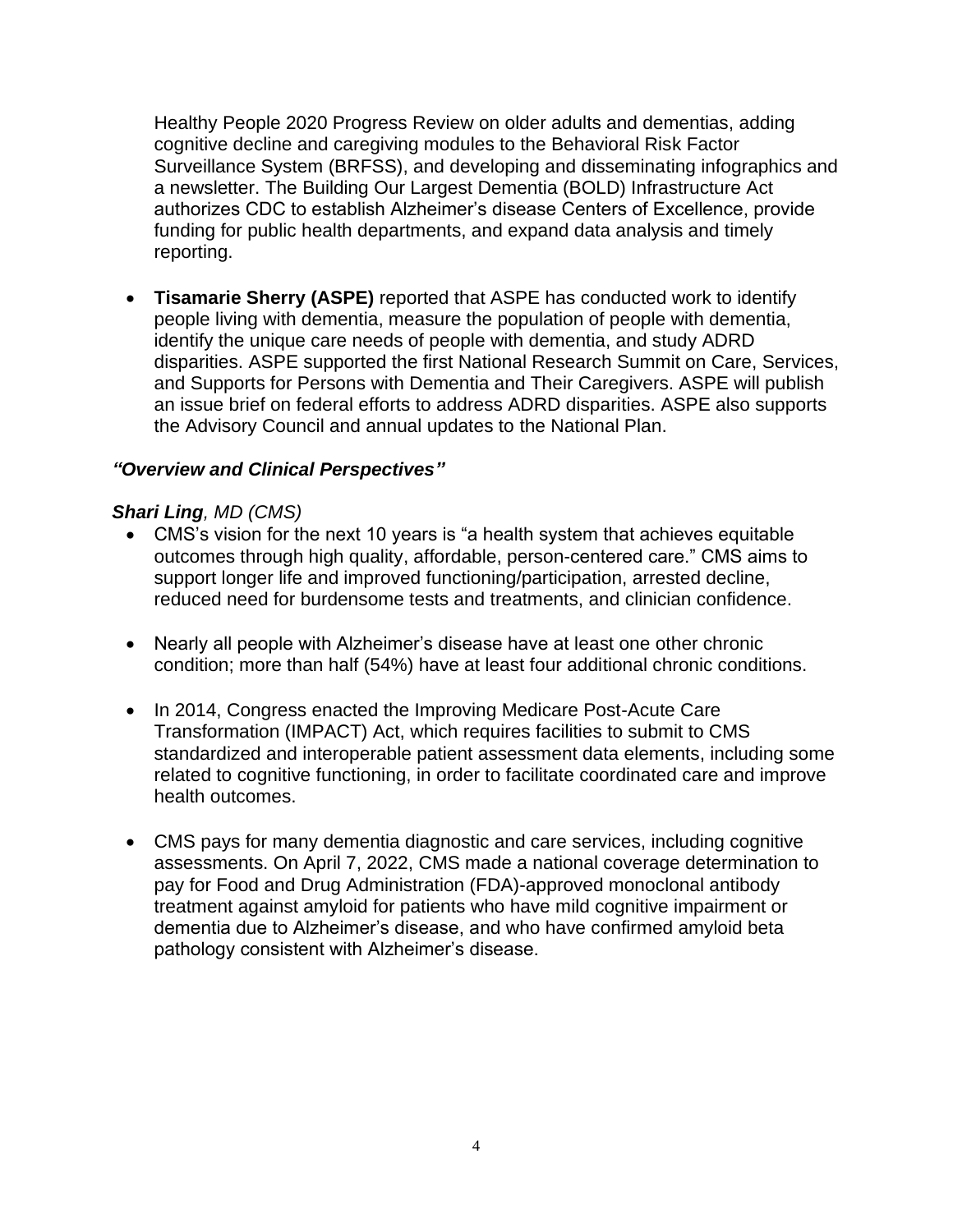# **Panel Discussion: Biomarkers and Therapeutics**

## *"NAPA Scientific Research Subcommittee: Scientific Advances to 2025 Goal"*

*Randall Bateman, MD, Professor of Neurology, Washington University in St. Louis School of Medicine*

- Neuritic amyloid-beta plaque and neurofibrillary tau tangles are underlying pathologies of Alzheimer's disease. Amyloid plaques typically accumulate for 15 years prior to symptom onset and reach maximum accumulation approximately at the same time that symptoms begin. Hypometabolism, atrophy, and shrinkage continue over the course of the disease. Diagnosis and treatment prior to symptom development is critical.
- Researchers are working to develop drugs that can change the course of Alzheimer's disease. Current challenges include identifying the right targets for treatment, determining appropriate dosage and frequency, and determining when to begin treatment. Recent trials treat people prior to symptom onset. One study found that gantenerumab reduced asymptomatic patients' amyloid plaque to near normal levels and significantly reduced amyloid plaque for symptomatic patients. The drug also reduced tau and neurofilament light chain levels, which indicate neurodegeneration. Research is necessary to determine clinical benefits. Dr. Bateman encouraged consideration of how to accelerate delivery of research advancements to patients.

## *"Fluid Biomarkers of Alzheimer's Disease"*

#### *Suzanne E. Schindler, MD, PhD, Associate Professor of Neurology, Washington University in St. Louis School of Medicine*

- Alzheimer's disease is defined not by symptoms but by the presence of biomarkers. These biomarkers indicate whether dementia is caused by Alzheimer's disease and also serve as indicators of treatment effects. Clinicians rarely use biomarkers for diagnosis because current appropriate use criteria recommend use for atypical, early onset, and uncertain dementia. Biomarker confirmation of Alzheimer's disease is essential before initiating amyloid decreasing drug treatment. As these drugs become more available, biomarker diagnosis must increase.
- Cerebrospinal fluid biomarkers can diagnose multiple conditions. Insurance payers usually reimburse most of the test cost but do not adequately reimburse providers for the time required to administer the test. Clinicians find the test burdensome, and patients, especially those from underserved minority populations, perceive spinal taps to be invasive and can experience headaches and back pain as a result of the test. Patients prefer blood biomarker tests. Insurance does not currently cover the cost (approximately \$1,250). Only one blood test is currently available. Researchers currently are developing several plasma biomarker assays.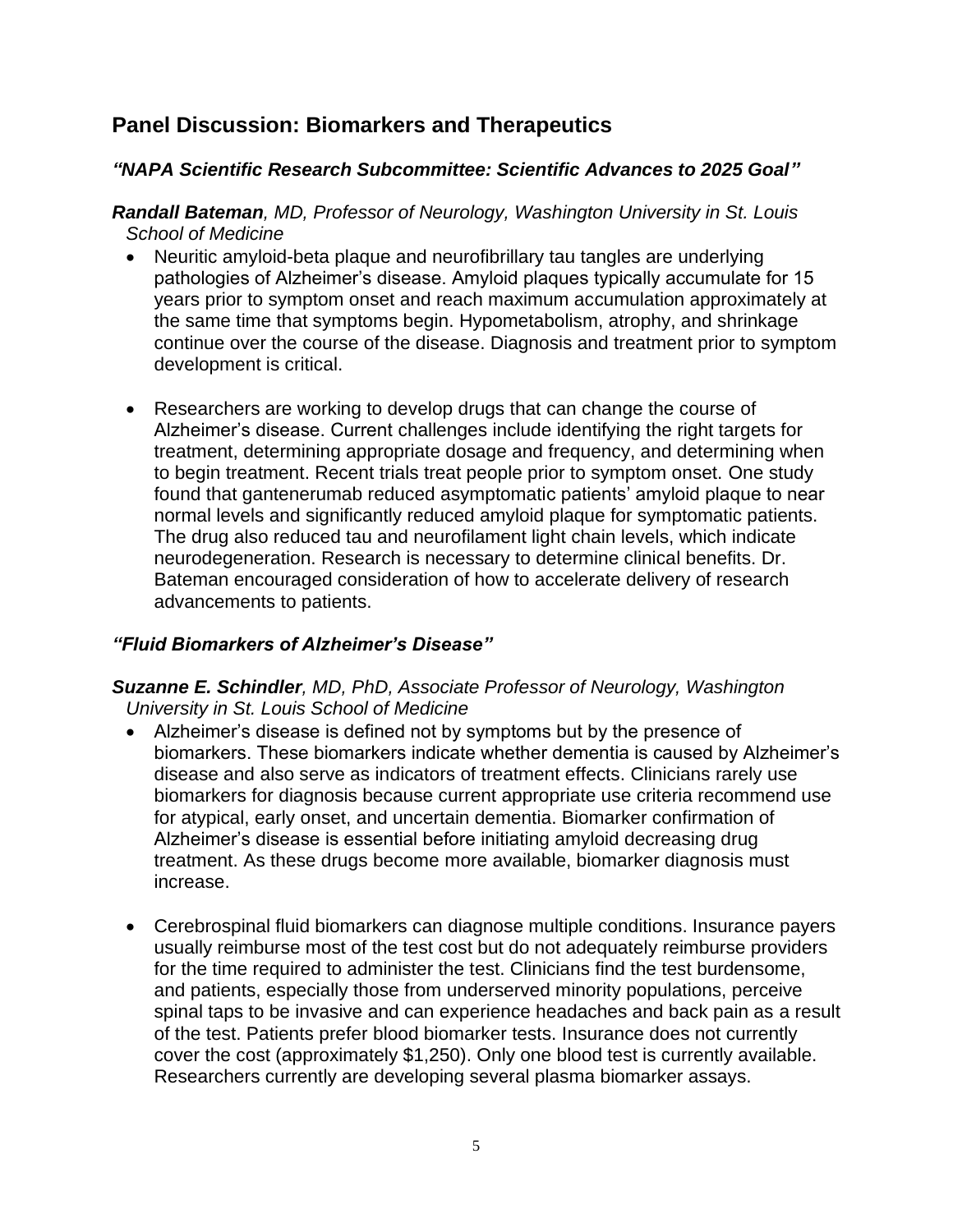- Biomarker levels associated with brain amyloidosis or symptomatic Alzheimer's disease may vary with several individual-level factors, including demographics and Apolipoprotein E (APOE) genotype. Most thresholds for biomarker positivity have been defined based on research samples of mostly educated non-Hispanic White participants. Research is needed to assess the accuracy of the tests for diverse populations.
- Many asymptomatic older adults have significant Alzheimer's disease pathology. Additional research is needed to determine whether a person with Alzheimer's disease pathology is likely to develop symptoms and when these symptoms would be likely to develop.
- Because very few patients get biomarker tests, misdiagnosis is common. Lack of insurance coverage for blood biomarker tests is currently the most important barrier to testing. The factor most likely to overcome this barrier is approval for more treatments for Alzheimer's disease, which are likely to require biomarker testing. Only blood tests have the potential to screen a large number of patients when more drug treatments are approved.

## *"Imaging Biomarkers for Alzheimer's Disease"*

#### *Gil Rabinovici, MD, Professor, Director, Alzheimer's Disease Research Center, University of California, San Francisco*

- The FDA approved PET scan tests based on research showing that results demonstrate high sensitivity and specificity when compared with autopsy data on brain pathology. PET images show the presence of amyloid plaques and neurofibrillary tangles in the brain, allowing researchers to monitor Alzheimer's disease evolution in living people. Nearly all people develop tau tangles in their medial lobes by age 50 years. Amyloid plaque reaches an early plateau and promotes spread of tau tangles. Spread of tau tangles is associated with cognitive impairment.
- The Imaging Dementia-Evidence for Amyloid Scanning (IDEAS) study collected amyloid PET data on a national sample of adults older than 65 years who had mild cognitive impairment or dementia in order to assess the impact of scanning on patients' medical plans and major medical outcomes. Diagnosis changed for more than one-third of patients. Patient management changed for 60% of patients with mild cognitive impairment and 64% of patients with dementia. PET was associated reduced hospitalizations but not emergency department visits over the subsequent 12 months. Results suggest PET scans meet CMS criteria for coverage, although CMS does not currently cover this procedure.
- The New IDEAS project will recruit a sample of 7,000 Medicare beneficiaries with typical or atypical Alzheimer's disease who represent groups traditionally underrepresented in clinical trials for researcher on genetic and plasma biomarkers.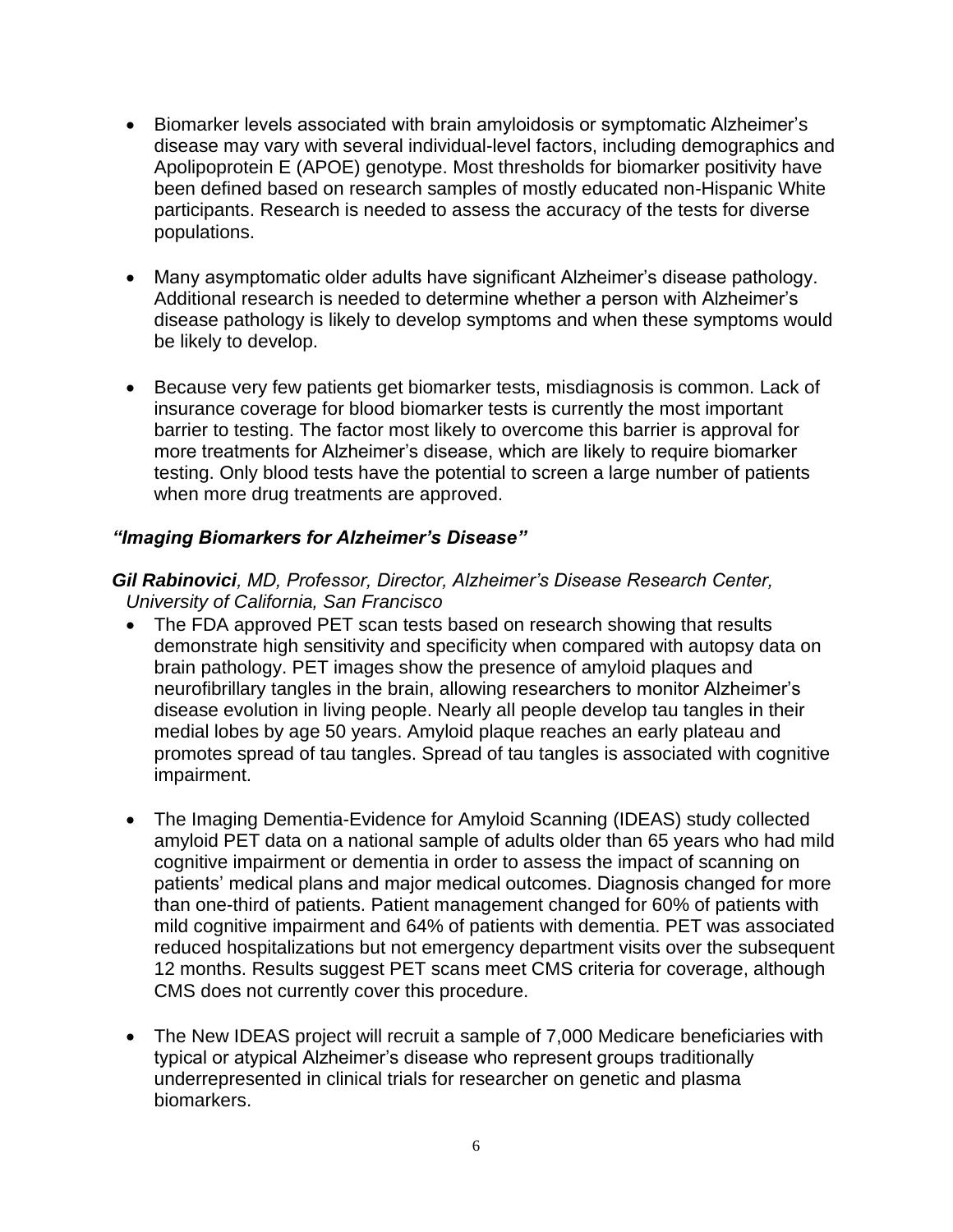• PET scans are used to validate blood tests of biomarkers. They support accurate patient selection for clinical trials, early clinical intervention, and determining the level of target engagement. Advances in biomarkers are likely to support development of novel therapies and a shift from treating symptoms to early detection and disease prevention.

#### *"Emerging Experimental Therapeutics in Alzheimer's Disease: Monoclonal Antibodies to Amyloid and Beyond"*

#### *Alireza Atri, MD, PhD, Director, Banner Sun Health Research Institute*

- Currently available fully approved drugs treat only Alzheimer's disease symptoms. Only aducanumab treats underlying causes, but its clinical benefits remain uncertain. Aducanumab is a second generation monoclonal antibody, which was given accelerated FDA approval based on evidence that it reduces beta-amyloid plaques in patients. This may result in modest slowing of disease progression. Both major studies of aducanumab have shown that the drug reduces amyloid plaques and may impact plasma tau, and that side effects such as amyloid-related imaging abnormalities (ARIA) can be managed effectively with strict safety protocols.
- Research on multiple second generation monoclonal antibody treatments shows that increased amyloid plaque removal is associated with increased clinical benefit. Stakeholders must consider which risks and benefits are reasonable to expect from Alzheimer's disease treatments. Policy makers must consider how to define "reasonably likely to predict clinical benefit," "clinically meaningful outcome," and "reasonable and necessary" for patients with pathology associated with Alzheimer's disease. Researchers must assess which biomarkers affect benefits and safety, and how. Clinicians need practical guidance on how to translate research findings into practice.
- Accelerated approval is provided for treatments without definitively proven clinical benefits, but which affect biomarkers that could reasonably predict clinical benefit for patients with serious conditions for which treatment needs are not met. Because FDA approval was accelerated, CMS only pays for cost of monoclonal antibody treatment for patients participating in FDA or NIH-approved trials.

#### *Discussion*

• Dr. Mims asked whether the changes in diagnoses from Alzheimer's disease to non-Alzheimer's disease found in Dr. Rabinovici's study were primarily to other forms of dementia or to non-dementia, and whether therapeutic changes were primarily due to using other drugs targeting dementia. Dr. Rabinovici said the main change was attribution of the cause of dementia. The most common therapeutic change was to stop prescribing drugs specifically targeting Alzheimer's disease. PET scans can help to resolve uncertainty about diagnosis and degree of concern for patients with mild cognitive impairment and their families. Dr. Mims said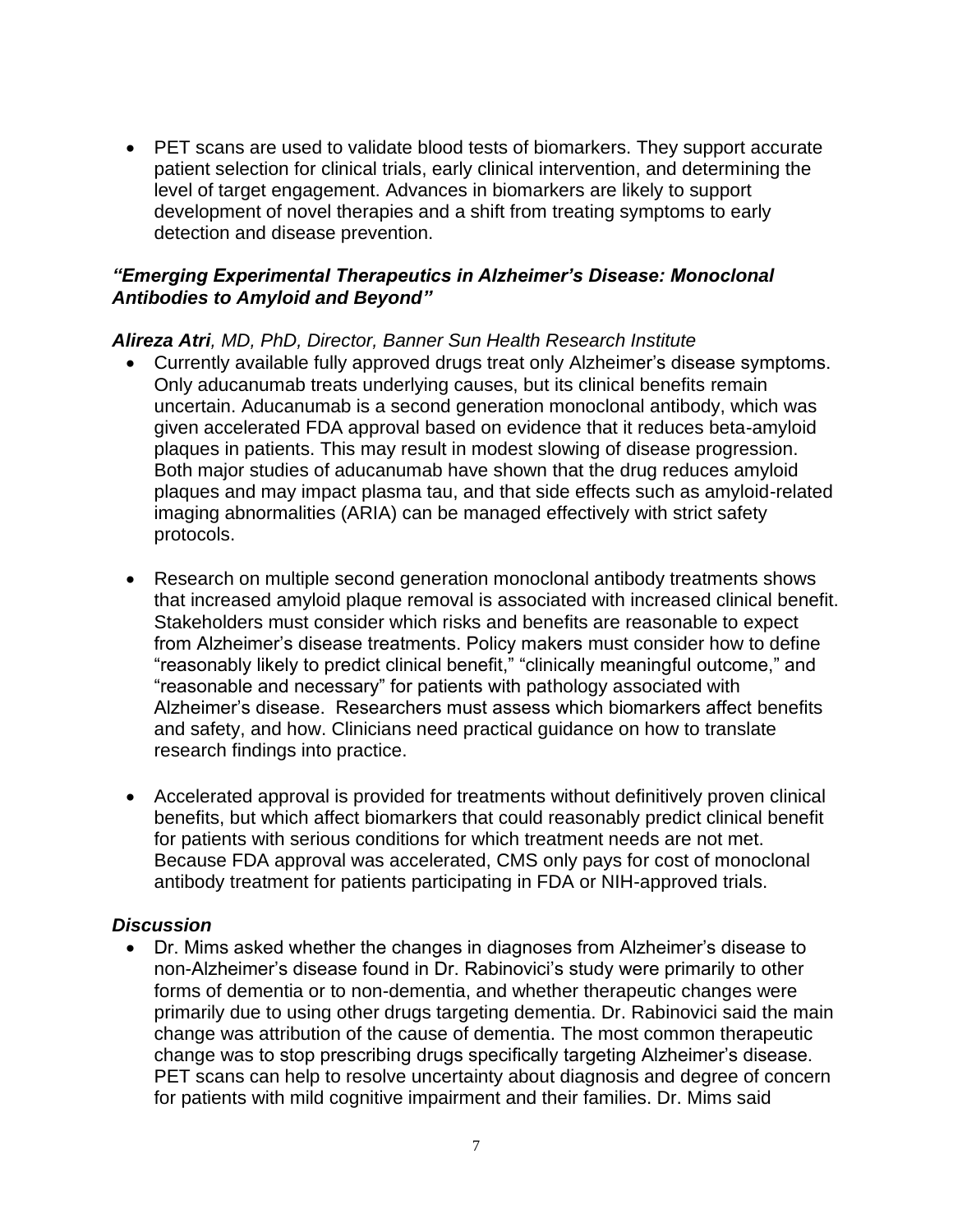knowing specific causes of symptoms has limited value to primary care providers; it will be useful to learn how to improve patient outcomes 10 years in advance. Dr. Bateman said many current studies are focused on this goal. Drs. Schindler and Atri said patients sometimes want to know their diagnosis so that they can decide how to spend their time, choose whether to participate in a clinical trial, and avoid risks of treatment not appropriate for their condition. Dr. Rabinovici said biomarker tests can help these patients.

• Ms. Medsger said biomarker tests provide information about whether a condition is linked to a family's genetics and should be available on demand for this purpose. She called for educating the public about the tests and for increasing their accessibility.

# **DAY 2**

## **Progress Update: Dementia Nomenclature Initiative**

#### *Angela Taylor, Lewy Body Dementia Association Ron Peterson, MD, PhD, Mayo Clinic*

- Several issues inspired formation of the nomenclature steering committee: (1) Patients often ask providers to explain the difference between Alzheimer's disease and dementia; (2) "Dementia" and related terms are sometimes associated with stigma; (3) It is important for researchers to be clear regarding whether they are referring to only underlying pathology or a combination of underlying pathology and symptoms when they use the term "Alzheimer's disease;" (4) Efforts to promote public health rely on clear and culturally sensitive communication; and (5) Poor communication about dementia can result in stigma, delays in diagnosis and care, barriers to effective public education, and confusion in public policy and research.
- The Council formed a nomenclature steering committee that includes research, clinical care, and public stakeholder working groups. All groups were charged with identifying words and terms to describe the full spectrum of cognitive impairment. The research working group was asked to develop a standard framework for communications. The clinical care working group assesses needs to improve terminology in order to support clinical management. The public stakeholders working group assesses cultural sensitivity issues related to terminology.
- The current framework defines diseases by clinical presentation, which is defined by clinical features, age of onset, severity range of clinical features, and overall functional impact. Clinical features are categorized as cognitive, behavioral/psychiatric, motor, and other neurologic symptoms. Disease definition includes the cause of clinical presentation. Evidence of cause includes biomarkers, genetic mutations, and autopsy confirmation. A review of clinical presentation and evidence of cause supports diagnosis, understanding, and clear communication.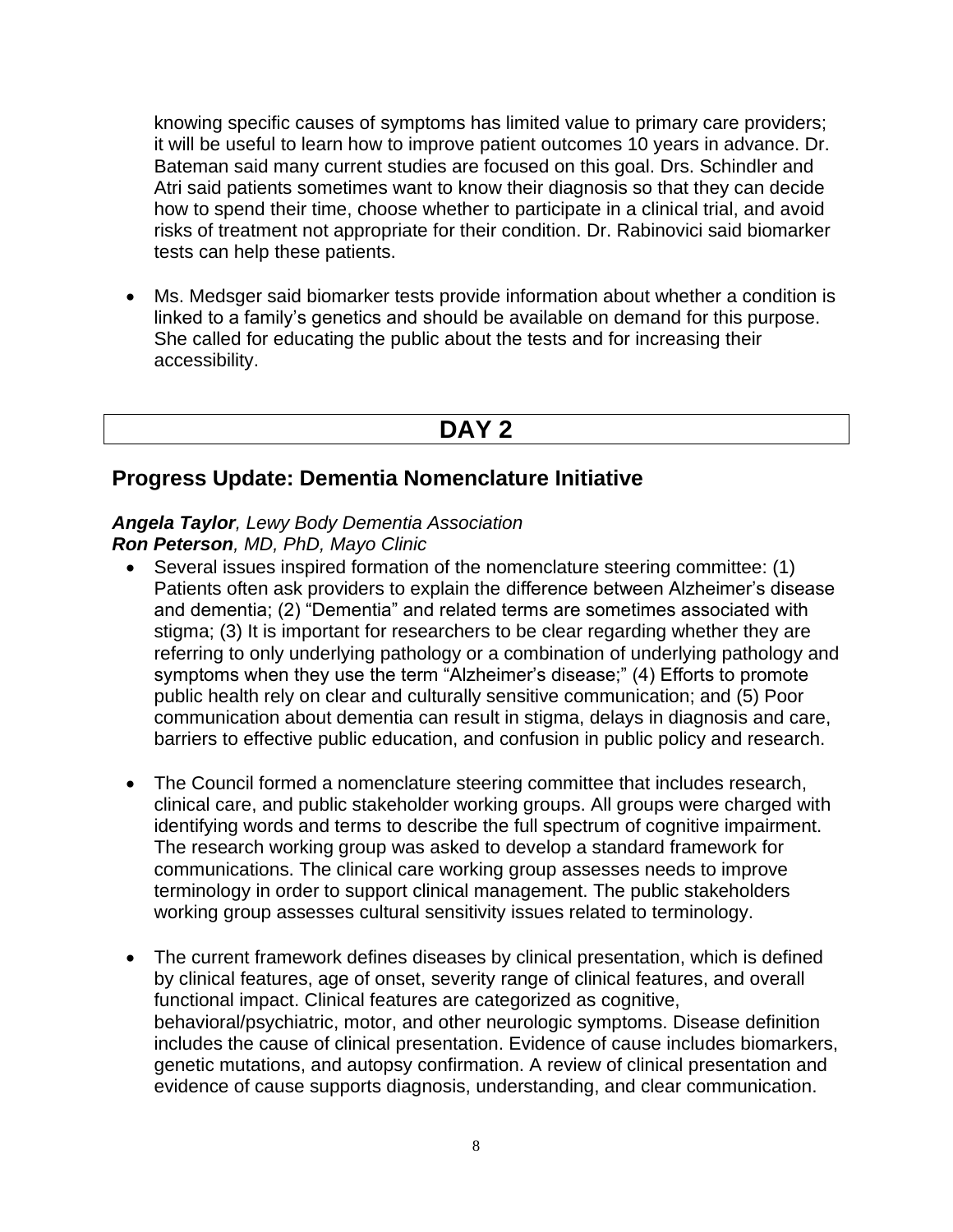- The committee is in the process of determining an umbrella term for the diseases/disorders in its purview. Criteria for the umbrella term are that it must describe all diseases/disorders of concern while distinguishing them from others, be understandable to the public, be useful for researchers and clinicians, and have the potential to mitigate stigma. Candidates are "adult cognitive diseases" and "adult cognitive disorders." The committee currently favors "adult cognitive diseases," which is an appropriate term because of the underlying biological factors. However, several diseases not in the committee's purview, such as traumatic brain injury, can be included in this category.
- Focus groups with diverse stakeholders provided feedback on the communication framework. Participants emphasized the importance of ensuring the framework can be used in electronic health records and other health databases as well as policies such as the NAPA plan. Participants agree that the proposed framework will clarify communication and also support workflow, care planning, and drug development.
- The next phase of the subcommittee's work is to solicit more input on the communications framework; build consensus among multiple groups of stakeholders, including professional societies and journal editors; beta test the framework in clinical settings; and develop tools to facilitate uptake of the framework.

#### *Discussion*

- Ms. Medsger noted that several international groups are exploring dementia nomenclature issues and asked whether the steering committee had considered these. Presenters confirmed that the steering committee has consulted with international colleagues and will continue to do so.
- Dr. Finke said "conditions" is typically the term used for syndromes rather than "disease," suggesting this is the better terms for ADRD. Dr. Peterson said "syndrome" refers to clinical impairment and it is important to address the underlying pathology of ADRD at preclinical phases, which suggests that "disease" is the better term.

## **Panel Discussion: Risk Reduction**

#### *"Measuring and Assessing Progress Toward Goal 6"*

#### *Tisamarie Sherry, MD, PhD, ASPE*

• Research has provided evidence about risk factors for dementia. The strongest evidence supports reducing risk through effective management of hypertension. There is encouraging evidence for reducing risk through physical activity and cognitive training, and emerging evidence about risks associated with inadequate sleep, poor nutrition, hearing difficulties, depression, substance use disorders, and oral health. In light of this evidence, the Council recommended adding a risk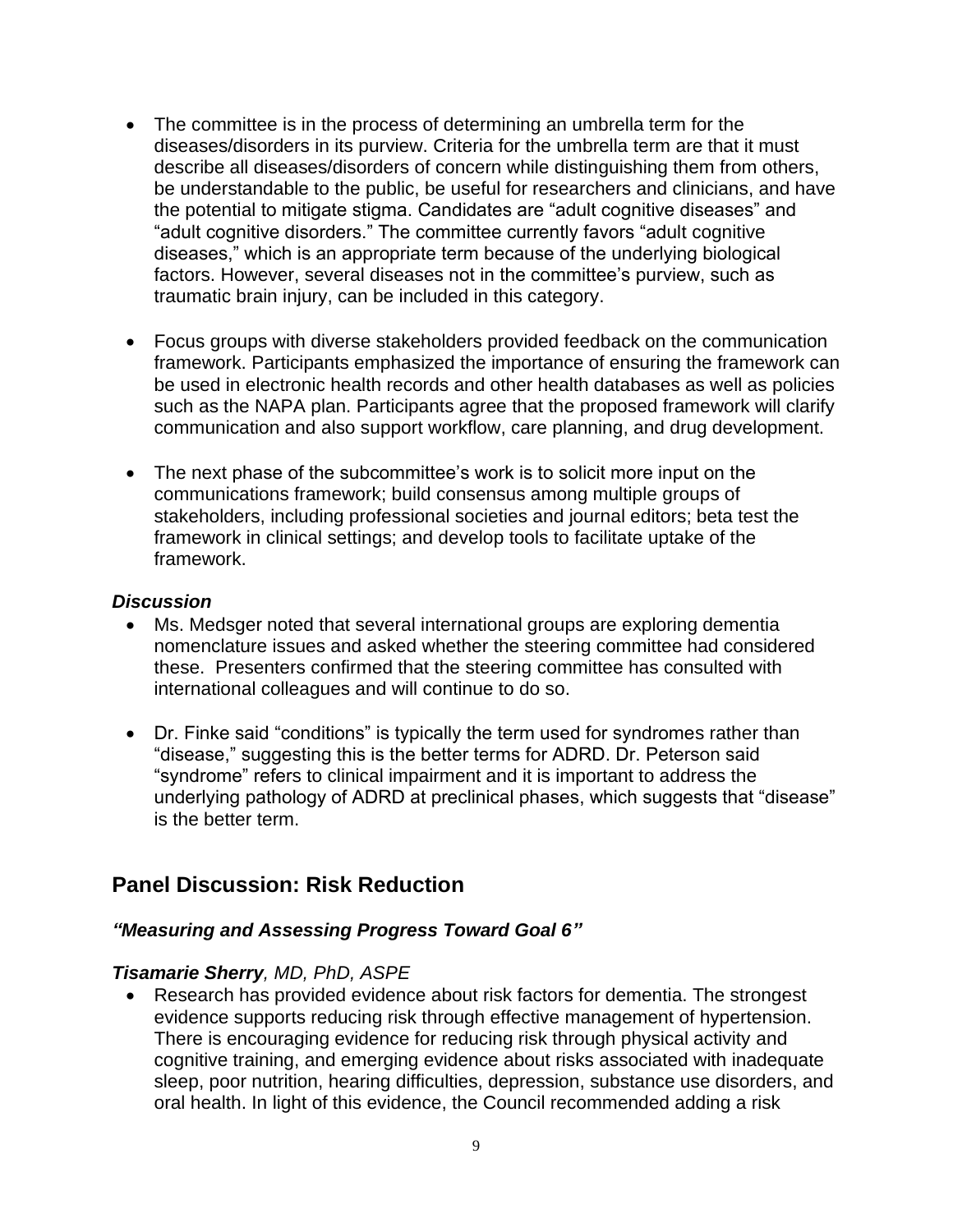reduction goal to the National Plan in July 2021; HHS accepted this recommendation and added the goal in December 2021.

• The Council should consider how to define progress toward achieving this goal. The Council should consider how to determine whether federal risk reduction activities result in improved brain health and healthy aging, how strength of evidence guides the focus of measurement efforts, how to measure progress toward decreasing disparities, and whether additional data infrastructure is necessary to measure progress accurately. HHS would like a framework for identifying and improving measures, tracking disparities, identifying needs for infrastructure enhancement, and determining how to review progress and update the measurement plan.

## *"The Public Health Center of Excellence on Dementia Risk Reduction"*

## *Matthew Baumgart, Vice President of Health Policy, Alzheimer's Association*

- The Center collaborated with Wake Forest University research to review and synthesize population-level evidence about modifiable risk factors for cognitive decline and dementia, and published summary reports about risk factors and the public health implications. The Center is developing tool kits and other resources for public health agencies. The Center also is analyzing state and local data on risk factors to help public health agencies prioritize efforts. It has published suggestions for risk reduction recommendations to include in state and local plans. The Center also convenes community stakeholders to determine plans of action.
- In August 2021, the Center hosted a public health roundtable with academics and state officials to identify and prioritize public health actions to address risk factors. The Center will host a public health roundtable to identify and prioritize public health actions to address social determinants of health related to dementia, and will develop tools and resources to support public health strategies for addressing social determinants of health.
- Current efforts include working with researchers at Wake Forest University to synthesize evidence about social determinants of health related to dementia risk factors and social determinants of health that present barriers to addressing dementia risk factors. The Center will conduct a workshop on social determinants of health at the Alzheimer's Association International Conference on July 29, 2022.
- The Center will host a Dementia Risk Reduction Summit in 2023 to increase understanding and promote translation of science into public health action. The Center plans to convene Regional Learning Collaboratives for public health officials to increase understanding and develop workplans, expand partnerships with organizations that address risk factors, develop tools to support public health agencies in addressing risk factors, create a Project ECHO series to teach public health workers about dementia risk reduction, and develop and test risk reduction messaging.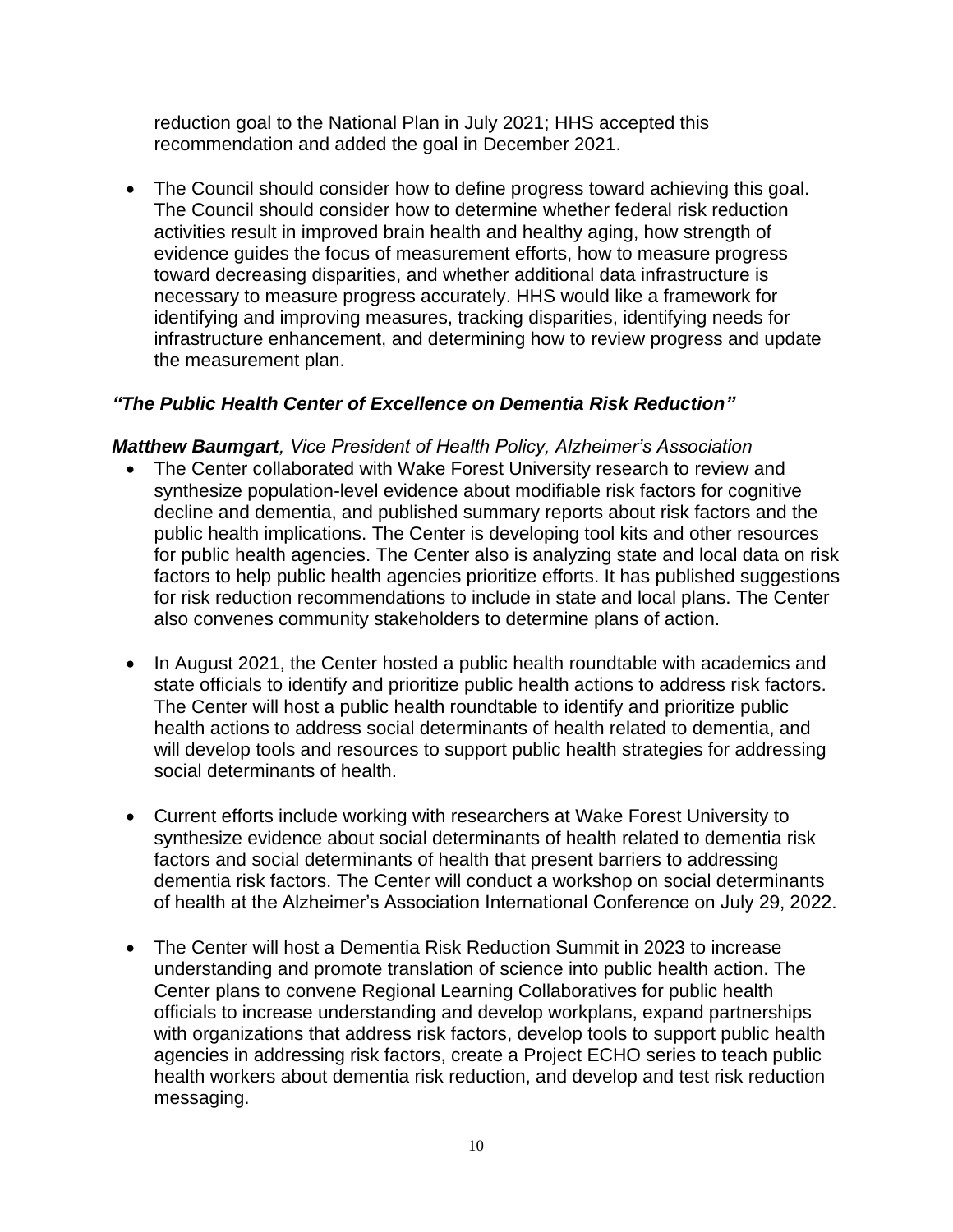## *"Addressing and Taking Action on Risk Factors--An AAA Response"*

#### *Victoria Jump, Director, Ventura County Agency on Aging*

• The Ventura County Agency on Aging offers several programs and services that coordinate to identify people with or at risk for ADRD and connect them with comprehensive, culturally responsive care. The agency serves people with ADRD who live alone, those who live with a caregiver or partner, and those with intellectual or developmental disabilities. Services include respite, transportation, personal care, home modifications, caregiver support and training, and others. The Agency collaborates with a network of partners that support progress toward its goals. Service providers are trained to assess whether clients should be referred to additional services. Social workers reach out to clients who screen positive for depression and refer them to treatment. Staff are diverse and receive continuous training as well as annual training on serving people with intellectual or developmental disabilities. Ms. Jump encouraged meeting participants who are working to address risk factors to consider a partnership with their local Agency on Aging.

## *"Mind Your Risks (NINDS)"*

#### *Richard Benson, MD, PhD, Director, Office of Global Health and Health Disparities, NINDS*

• Two-thirds of Americans have at least one potential risk factor for ADRD. Reducing risk factor prevalence by 15% per decade could reduce the number of people with Alzheimer's disease by as much as 1.2 million by 2050. The Mind Your Risk Campaign focuses on Black men aged 28-45 years, who are the group at highest risk for developing hypertension. Focus group participants said materials were relatable and compelling and helped them to connect uncontrolled hypertension to dementia later in life. Participants believed campaign materials would inspire behavior change. NINDS is working with partners to disseminate the campaign message to the priority audience.

#### *Discussion*

• Dr. Bateman pointed out that it is difficult for people to meet behavioral health goals and difficult for interventions to facilitate efforts to achieve these goals. Dr. Benson said the public health community must prioritize lower prevalence of hypertension. Dr. Kim said it would be helpful for payers to reimburse the evidence-based practice of at-home blood pressure monitoring combined with professional counseling on hypertension prevention and treatment. Ms. Jump added that community service organizations can be an important partner in public health interventions. Dr. Sherry said it is important to engage underserved communities and to address structural determinants of health.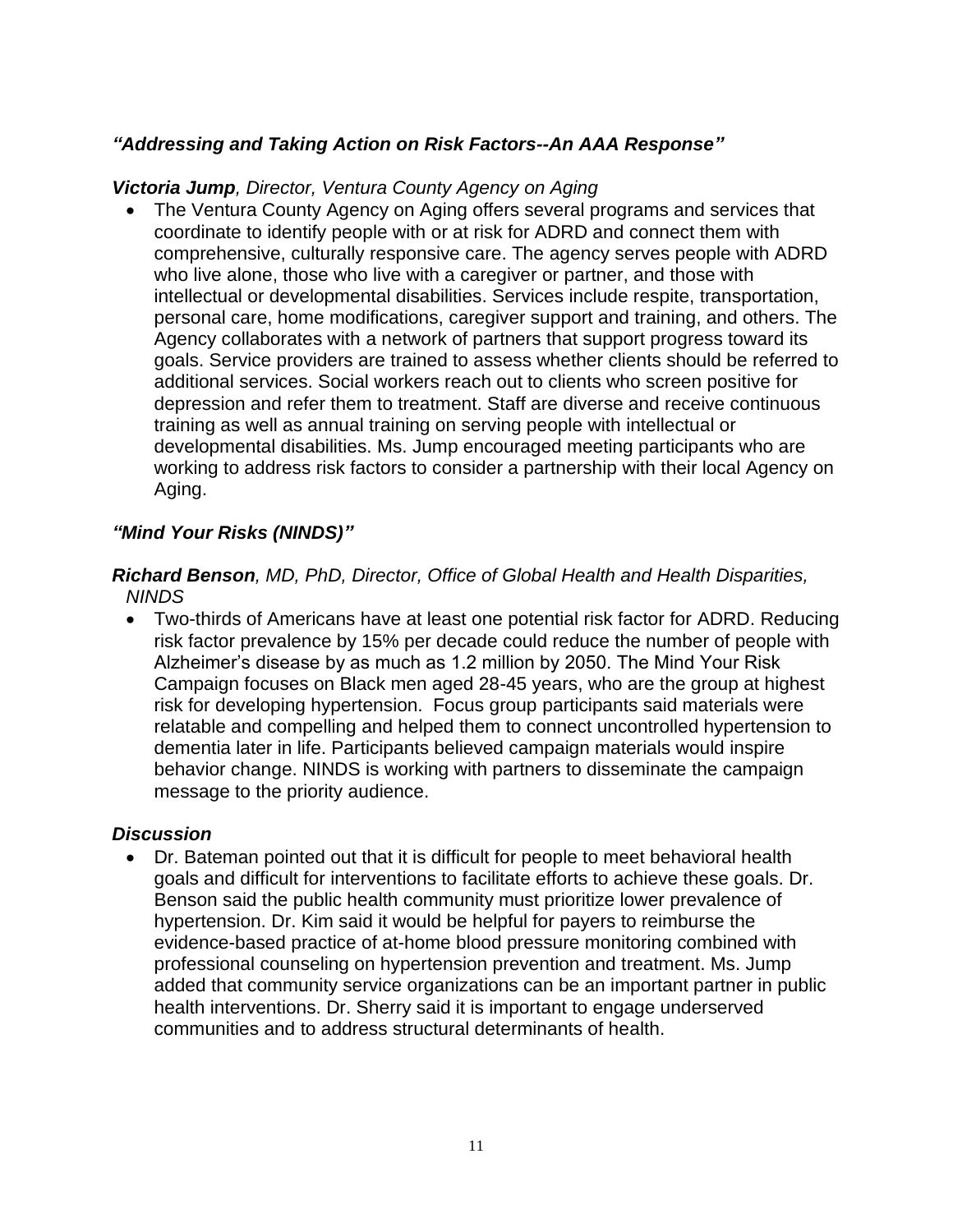# **Panel Discussion: Lessons Learned from Public Health Campaigns**

## *"Preventing 1 Million Heart Attacks and Strokes by 2027"*

*Judy Hannan, RN, MPH, Senior Advisor, Division for Heart Disease and Stroke Prevention, CDC*

• The Million Hearts Initiative aims to prevent at least 1 million heart attacks and strokes over the next 5 years by promoting evidence-based strategies for cardiovascular disease prevention; convening public health care and public health champions; facilitating meaningful collaboration and resource sharing; and addressing health equity through specific policies, processes, and practices. Initiative priorities are to build healthy communities, optimize health care, and focus on health equity. The initiative applies a collective impact framework, which includes a common agenda that engages people; shared measurement; mutually reinforcing activities; continuous, consistent, and open communication; and a backbone organization.

## *"Youth Obesity Interventions"*

#### *Leslie Meehan, Director, Office of Primary Prevention, Tennessee Department of Health*

• Community environments, including built environments, influence individuals' health and health choices. Greenways and green spaces support physical and mental health as well as community economies. It is important for multiple sectors to collaborate to support community health. Focusing on livability, quality of life, and supporting people in reaching their potential appeals to people with diverse political perspectives. Appealing to community sense of identity has been more effective than emphasizing public health. Training clinicians to understand how other community sectors' decisions affect public health and how clinicians can provide input on those decisions is an effective mechanism for public health improvement.

#### *"Lessons Learned from Hypertension Program in Kaiser Permanente Northern California"*

*Mai Nguyen-Huynh, MD, MAS, FAHA, Chief of Neurology, Diablo Service Area, TPMG Regional Medical Director-Primary Stroke, Research Scientist II, Division of Research*

• Kaiser Permanente's hypertension program components include no-cost, walk-in blood pressure visits with specially trained medical assistants, who forward results to a pharmacist or primary care physician. Quality performance metrics measure processes and outcomes at the clinic and clinician level and inform continuous quality improvement efforts. At baseline, less than half of patients effectively controlled their blood pressure. Currently, more than 80% do so.

# **Public Comments**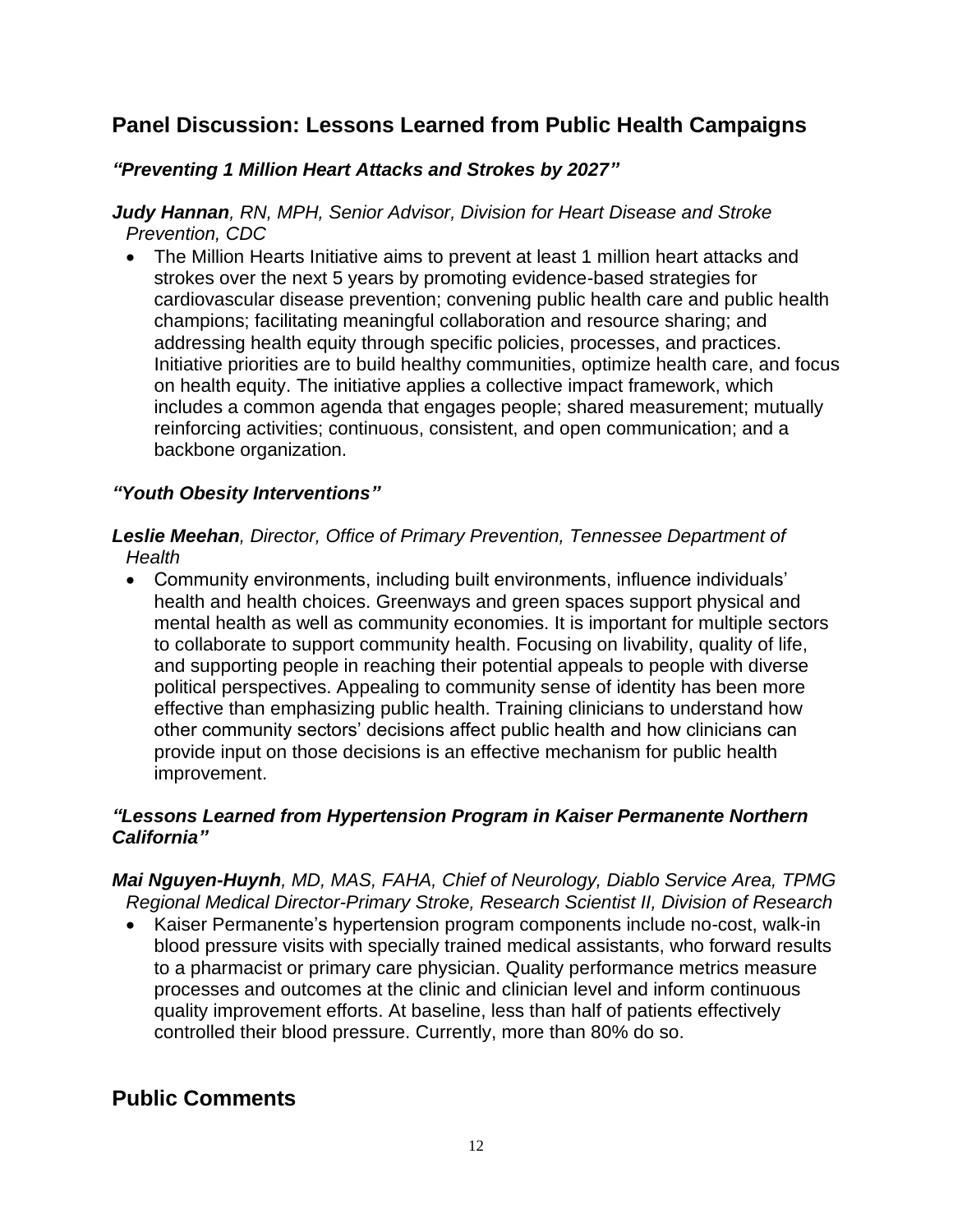- **Reverend Doctor Alexander Gee**, Co-founder, Black Leaders for Brain Health Community Advisory Board stressed the importance of including Black participants in clinical trials of ADRD treatments. The Revitalization Act of 1993 requires including minorities in these studies. As caretaker of a mother with dementia, he is concerned that available treatments may not work for her or her family. He called on the Council and funding organizations to withhold funding from research that does not include samples that support generalizability to racial/ethnic minority populations.
- Dr. Lamont read comments submitted by **Sue Cho**, primary caregiver for her mother, who was diagnosed with Alzheimer's disease at age 56. Ms. Cho pointed out that race/ethnic minorities are disproportionately affected by the disease and face cultural and linguistic barriers to diagnosis and care. She recommended updating the National Plan with a goal to train clinicians in cross-cultural assessment for dementia, access to Medicare services for patients with younger onset ADRD, eliminating the 2-year waiting period for benefits for people younger than 65 years who qualify for Social Security Disability Insurance benefits, and expanding Medicare coverage for ADRD medications.
- **Rachel Katz**, Manager of Federal Government Relations, National Down Syndrome Society, reminded the Council that, during its previous two meetings, representatives of the National Down Syndrome Society had recommended for the Council to form a subcommittee focused on improving diagnostic and clinical supports for people with intellectual or developmental disabilities. She reiterated this recommendation and noted that people with Down syndrome have elevated risk for Alzheimer's disease because they have three, rather than the typical two, copies of the chromosome on which the amyloid protein precursor of Alzheimer's disease is found.
- **William Mobley**, neurologist, Associate Dean for Neuroscience Initiatives, University of California, San Diego School of Medicine; Director, Down Syndrome Center for Research and Treatment; Chair, National Down Syndrome Society clinical advisory board, applauded CMS for removing restrictions on people with Down syndrome participating in clinical trials of monoclonal antibodies for treatment of Alzheimer's disease. He recommended ensuring people with Down syndrome have the same access to treatment and clinical trial participation as the general population.
- **Maria Kent Beers**, whose mother was diagnosed with frontotemporal degeneration in 2016 and died in 2020 at age 56, co-produces a podcast, "Remember Me," to tell stories about living with frontotemporal degeneration. Many families have shared stories about challenges in efforts to get an accurate diagnosis. She called for training health care providers to recognize the symptoms of frontotemporal degeneration and other types of dementia.